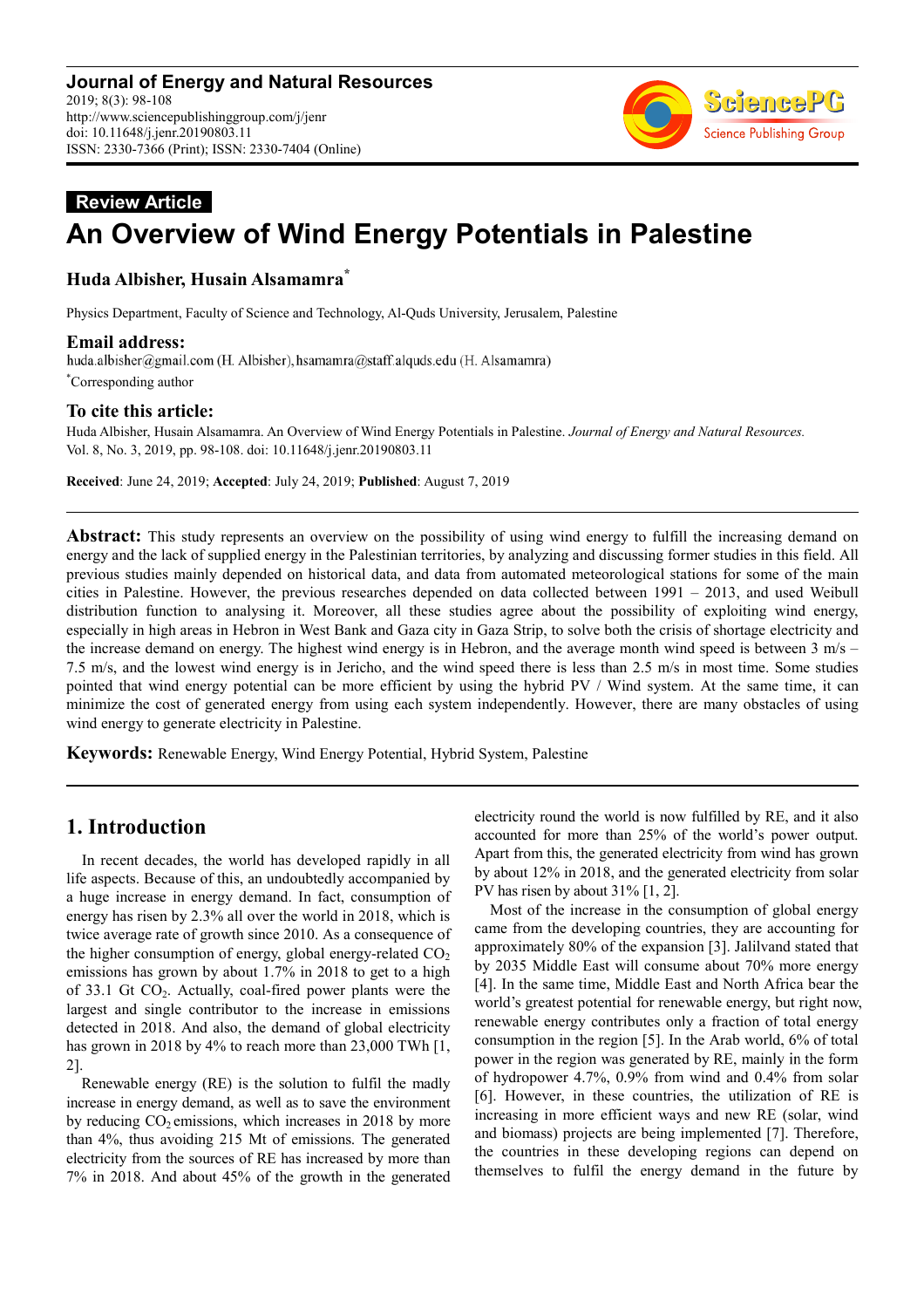developing RE infrastructure [8].

Palestine, like other developing countries in the world, is continuously developing. Thus, increasing the demand for all energy sources. According to PCBS data, during 2017 the imported energy to Palestine is increasing by 1.89% and quantity of electric power available in Palestine is increasing by 1.87%. Palestine depends entirely on imported energy, especially from Israel [9-13]. Palestine has a difficult and complex political situation because of the Israeli occupation, which negatively affected all life aspects in Palestine. Because of the full dependence on imported energy and the political situation, Palestine has the highest price for energy in the region [12, 14].

The Increasing demand on energy in Palestine accompanied by a lack of the quantity of the available energy. Sources of RE as their technologies have the possibility to provide solutions to the problems of energy [15]. Palestine has good potential for renewable energy, chiefly solar, wind,

and biomass.

This paper presents a full grasp of using the potential of wind energy; to solve the problems of lack of energy sources in Palestine through an overview of previous literature on the same subject.

# **2. The Geographical, Demographic and Political Situation of Palestine**

Palestine lies on the western edge of the Asian continent, between 34°20`-35°30`E and 31°10`-32°30`N [16]. Palestine has two separate geographical regions as presented in figure 1. The first is Gaza Strip, which lies on the western side of Palestine near the Mediterranean, it has an area of  $360 \text{ Km}^2$ . The second, is West Bank which lies on the west of the Jordan River [17]. The total area of these two regions is  $6,020$  Km<sup>2</sup> [10].



*Figure 1. Regions of Palestine [10].*

The climatic conditions, topography and the area's height are highly varied, despite the small geographical area of Palestine. In West Bank, the elevation of the land surface varies from 1,020 meters above sea level to 420 meters below sea level in the Dead Sea. However, in Gaza Strip, the elevation of the land surface varies from the sea level to 107 meters above sea level [18]. As a result, Gaza Strip is characterized by the coastal climate of the Mediterranean,

with humidity, hot during summer and mild during winter [19].

According to PCBS data; In mid-2018, the total population in Palestine was 4,854,013 inhabitants, divided as follows: 2,921,170 in West Bank and 1,932,843 in Gaza Strip [9]. This means that Palestine, particularly Gaza Strip, is one of the most densely populated areas in the world, with about 3.0% population growth rate [16].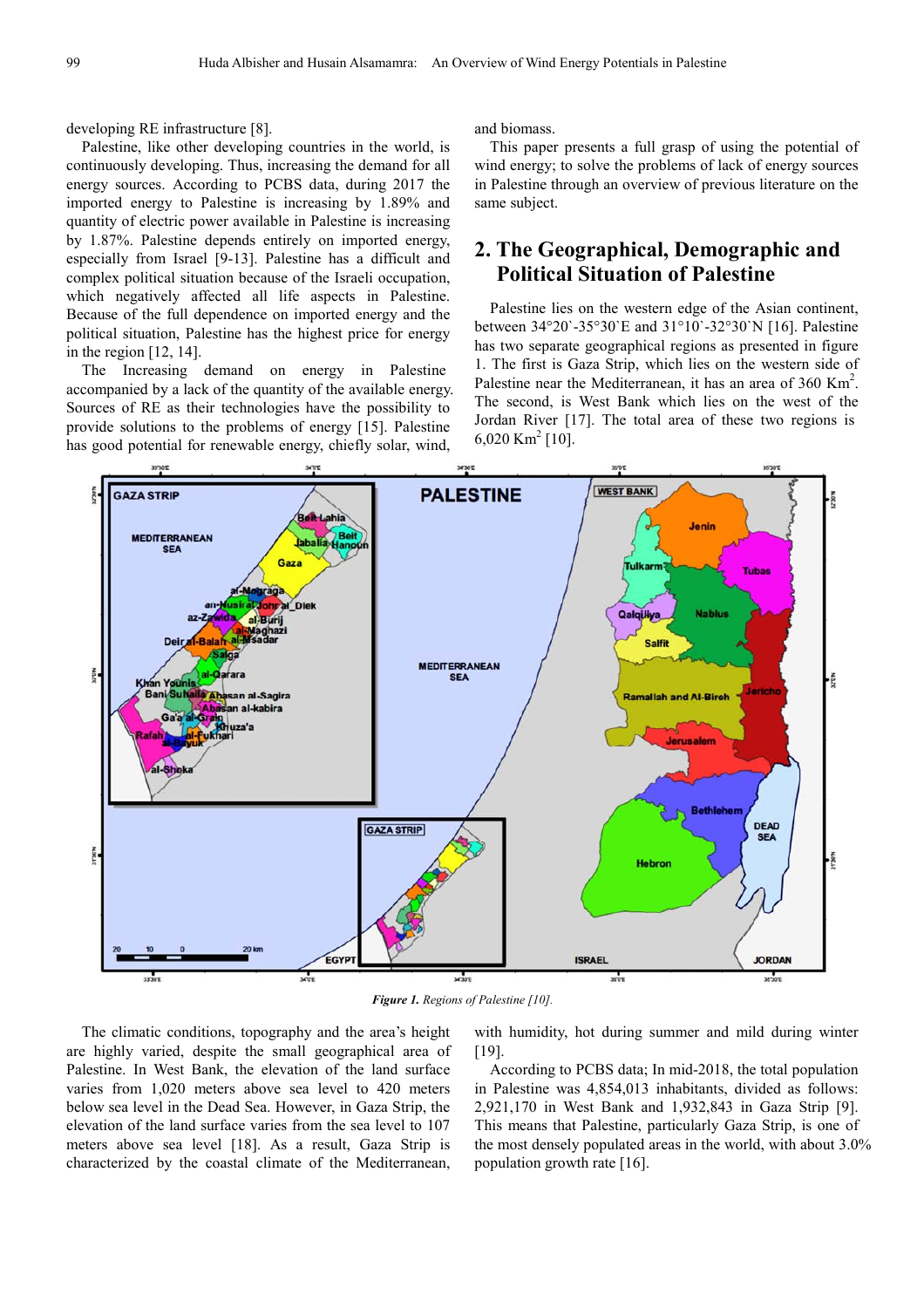The political situation of Palestine is too complex, and the Israeli occupation has the control over West Bank and Gaza Strip. According to the Oslo Accords, West Bank was divided into three different zones; Area A, B, and C. Area A is under the Palestinian civil and security control. This area is about 17.7% of West Bank. Area B is under the Palestinian control and joint Israeli and Palestinian security control. This area is about 18.3% of the West Bank. Area C is under Israeli civil and security control. However, this area makes up to 61% of West Bank [18, 20]. According to the same accords, Palestinian energy authority and electricity companies in Palestine are only responsible for energy distribution to Palestinian's areas, whereas, the Israeli electricity companies are responsible for generating electricity and transmission. Therefore, any expansion of power station in Palestinian's area needs the Israeli approval, and nothing can be

implemented in this field without collaboration with the Israeli electricity companies [21].

# **3. Energy Status in Palestine**

Palestine is one of the developing countries, which is constantly evolving. And there is no doubt that this development is accompanied with a growing demand for energy. However, researchers, who conducted their researches about Palestine, should look at Palestine in another point of view because of the Israeli occupation and its special conditions. According to PCBS data during 2017, the imported Energy to Palestine and the quantity of electric power available in Palestine are increasing by 1.89% and 1.87% respectively [9]. Figure 2 represents the energy balance in Palestine in recent years.



#### **Energy Balance in Palestine**

*Figure 2. Energy Balance in Palestine [10].* 

In Palestine, 89% of electric energy and 100% fossil fuels is imported from Israel [10], while the rest of the electrical power needs are supplied from the power stations in Gaza Strip by 7%, Egypt by about 3% and from Jordan by 1% [22, 23]. Table 1 shows the imported energy, and table 2 shows the imported electricity. Ouda and Yassen asserted that because of the Palestinians' total reliance on conventional energy, the Palestinian territories have become more expensive, and at the same time less energy consumption per capita compared to neighboring countries [12, 14, 24, 25]. The Annual Electricity Consumption Per Capita in 2017 was 1138.3 KWh per Capita [9]. In fact, Palestinian household spent about 10% of their income on energy [24]. Surprisingly, Israel has collected about 12 million shekels monthly from the Palestinians consumers of electricity to finance the Israeli renewable energy activities. However, these funds could have been invested in the Palestinian territories' energy sector [26].

Electricity is not always available to many Palestinians, especially in Gaza Strip. According to a research performed by Oxfam in April 2010, it showed that houses across Gaza Strip were without power for about 35-60 hours per week [27, 28]. According to PCBS 2013 data, 99.8 % households in West Bank have a 24-hour access to power, and the daily power service for 97.2 % of households in Gaza Strip is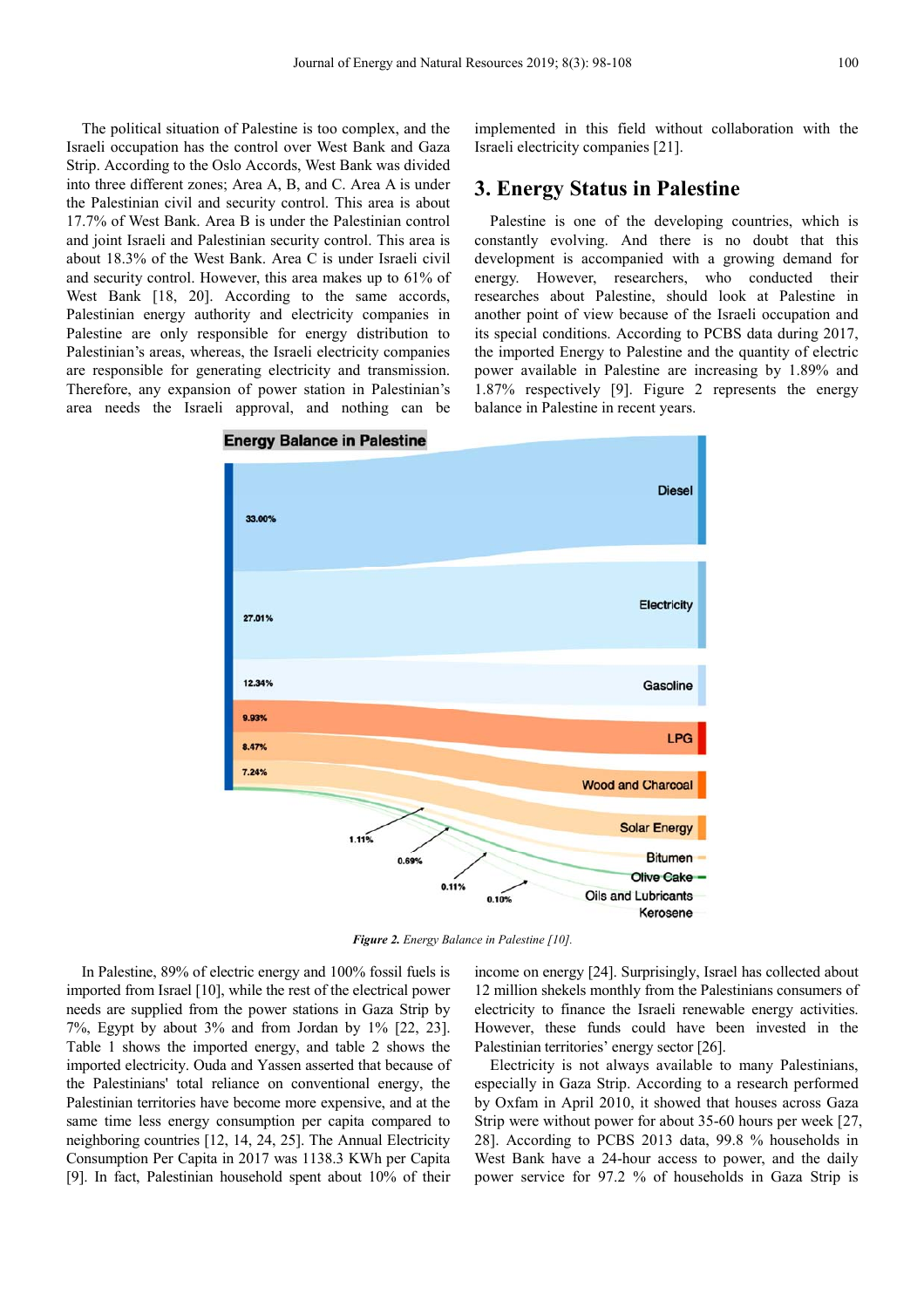barely 16 hours [12]. The electricity crisis in Gaza Strip has become one of the notable problems that affects different aspects of the Palestinian citizens lives [11, 15]. Based on a UN report, in Gaza Strip the demand for energy was about 450 megawatts in 2017, while 120-142 megawatts were only supplied. That means; the deficit amount in Gaza Strip reached about 68% [29]. Moreover, about 24% of the electrical power is lost somewhere between the source and final destinations. The loss is from either technical issue, such as; worn-out grids and bad transmission lines, or the power was theft [12].

*Table 1. Imported Energy in Palestine by Type of Energy and Region, 2017 (Source: Palestinian Central Bureau of Statistics, 2018).* 

|            | <b>Type of Energy</b>  |             |         |                  |                  |                 |                  |             |  |
|------------|------------------------|-------------|---------|------------------|------------------|-----------------|------------------|-------------|--|
| Region     | Wood and               | Bitumen LPG |         | Kerosene         | <b>Fuel Oil</b>  | <b>Diesel</b>   | Gasoline         | Electricity |  |
|            | <b>Charcoal (Tons)</b> | Ton)        | Ton)    | (Thousand Liter) | (Thousand Liter) | Thousand Liter) | (Thousand Liter) | (MWh)       |  |
| Palestine  | 3,407                  | 23.584      | 189.537 | 1.393            | 5,440            | 730.643         | 314,765          | 5,576,864   |  |
| West Bank  | 3,300                  | 23,352      | 124.208 | 1.279            | 4,769            | 496,146         | 274,716          | 4,801,564   |  |
| Gaza Strip | 107                    | 232         | 65.329  | 114              | 671              | 234.497         | 40.049           | 775,300     |  |

*Table 2. Quantity of Electricity available (Imported and Purchased) in Palestine, 2017 (Source: Palestinian Central Bureau of Statistics, 2018).* 

| Sources                         |           |              |             |                       |         |                    |
|---------------------------------|-----------|--------------|-------------|-----------------------|---------|--------------------|
| <b>Purchased from Palestine</b> | Imported  | Jordan (MWh) |             | Israeli Electricity   | Other   | <b>Total (MWh)</b> |
| <b>Electric Company (MWh)</b>   | (MWh)     |              | Egypt (MWh) | C <b>ompany (MWh)</b> | Sources |                    |
| 369,007                         | 5.576.864 | 54.229       | 61,480      | 5.461.155             | 176.845 | 6.122.716          |
|                                 |           |              |             |                       |         |                    |

Renewable energy is the optimum solution energy security problem in Palestine, which will improve living and the economic conditions [23, 30]. It will also create energy security by using RE for electricity production. This will reduce the imported electricity and thus creating more energy sustainability with less cost [31], as well as it will reducing  $CO<sub>2</sub>$  emissions [10, 31]. In fact, the carbon emissions in 2016 is amounted to 4,645.5 tons according to PCBS [9].

Several studies have pointed out that the potential of renewable energy in the Palestinian territories is promising. Abu Hamed stated that 25% of energy demand and more than 36% of the current Palestinian electricity demand can be provided through renewable energy generation. Among the three major available resources available in the Palestinian territories, such as solar, wind, and biomass [30]. Juaidi stressed that Palestine has high solar energy potential about 3,000 sunshine hours per year, and high annual average of solar radiation which is amounting to  $5.4$ kWh/m<sup>2</sup>/day [10].

Renewable energy production contributes only 1.9% of the total energy [17]. Only 8% of solar energy is used, despite its high potential. However, this percentage has declined over the last years, and most of this energy is used for heating water. According to the Palestinian Central Bureau of Statistics, approximately 66% of households in the Palestinian territories use renewable energy (solar and Biomass) to heat water in residential buildings [14]. However, there are many studies pointed out to the potential of wind power in Palestine which is not utilized at all.

RE development needs researching on RE sources, making national laboratories internationally accredited for RE technologies, and increasing the professional skills related to the RE sector [32].

### **4. Wind Energy in Palestine**

Currently, wind energy in Palestine is not exploited, as there is no project based on the exploitation of wind energy.

There are studies that confirmed the potential of wind energy and stressed that wind energy has a promising future. However, only few studies related to wind energy potential were performed in the past, and these studies mainly depended on historical data and data from automated meteorological stations.

Palestine lies in a region characterized by low wind speed of the Middle East. Shawon mentioned that in some areas in the Palestinians Territories a small wind turbine can be used to generate energy from wind [33]. Furthermore, Ismael stated that these small wind turbines are especially attractive for supplying energy in the areas located far from the electrical grid [34]. Whereas, others argued that despite of the small potential of wind energy in Palestine, it has a future outlook on mountains (elevation of about 1000 m); regions of Nablus, Ramallah and Hebron where the speed exceeds 5 m/s have a potential of about  $600 \text{ kWh/m}^2$  [17, 24]. Some hilly regions in West Bank, such as Nablus, Ramallah, Jerusalem and Hebron, have an average annual wind speed varied in the range of 4–8 m/s [16]. Shabbaneh and Hasan found that the highest wind potential areas in West Bank are in Hebron and northern Ramallah [35].

Depending on daily wind speed data from the Palestinian Metrological Authority in year 2006 [36], the average wind speed In Nablus and Ramallah cities were 4.346 m/s and 5.521 m/s, respectively. Qader has analysed these data using Weibull distribution function, and has calculated the power density which was  $2,008.014$  KWh/m<sup>2</sup> in Ramallah [37]. Since this study was published 10 years ago, it is hard to highly depend on it to have information a bout this topic. Also, climate changes slightly every year. Moreover, it took wind speed data for only one year (2006), and for only two cities. On other hand, it gives us some hope a bout wind energy potential in some West Bank areas.

Tahboub found that the average wind speed at 10 m could be as high as 6.2m/s in Al-Ahli Hospital, which is in the south-western of Hebron at about 1,000 m above sea level.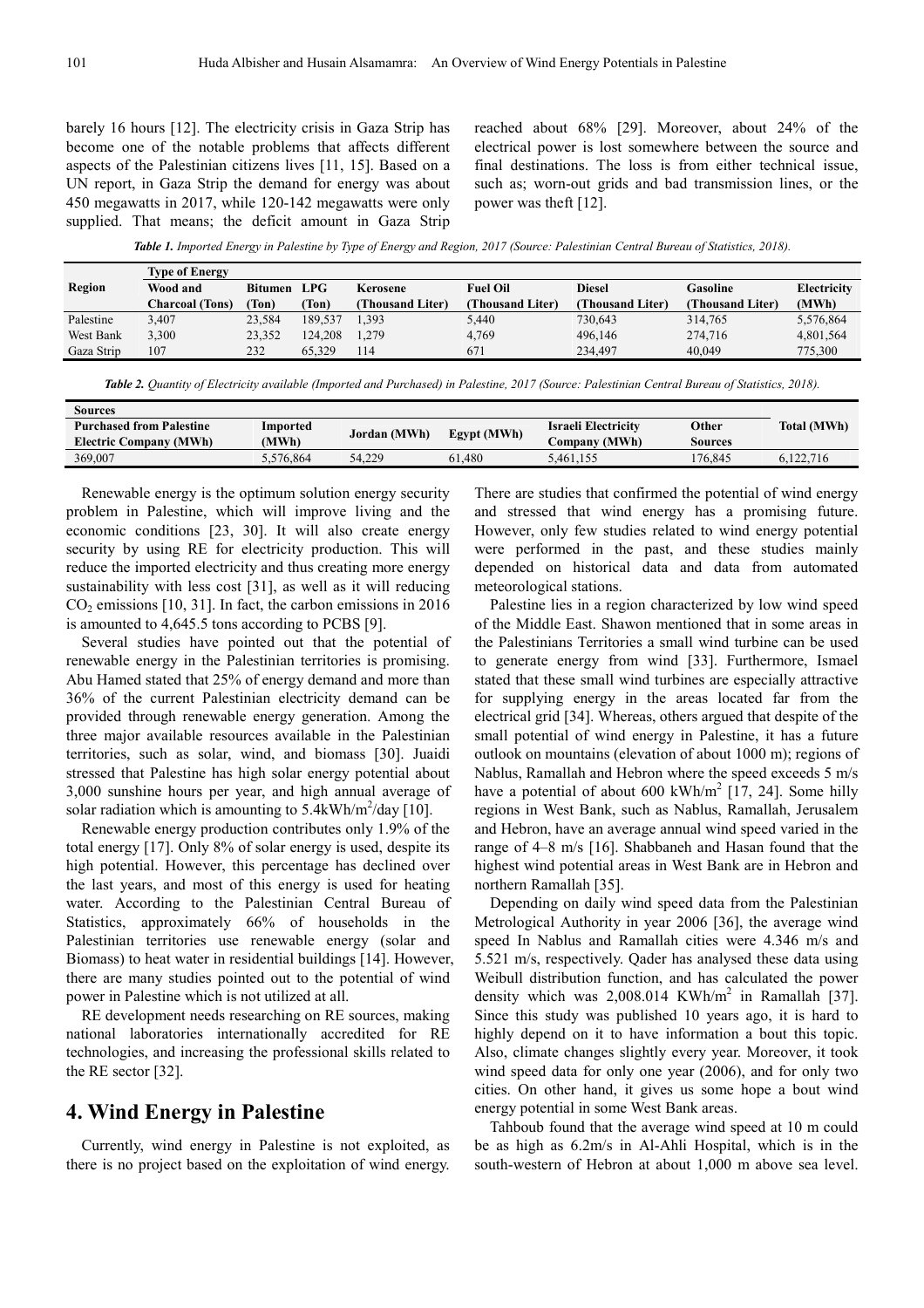According to the wind speed measurements in 2007 obtained from the weather authority, the maximum average wind speed was in September of about 7.5 m/s. A study was done on the possibility to reduce the hospital electricity bill by installing wind turbines, the results of the study were very positive, but the political issue was a big obstacle, and it prevented the project implementation and it was cancelled [38]. Previous results confirmed the high potential of wind energy in the high areas in Hebron.



*Figure 3. Histogram showing hours that the wind blows at each wind speed range/Ramallah-2006 [37].* 



*Figure 4. Monthly average wind speed in Hebron/ Al-Ahli Hospital, during 2007 as provided by the weather authority [38].* 



*Figure 5. Annual Wind Energy Production (AWEP) in Hebron/ Al-Ahli Hospital during 2007 [38].* 

Ketaneh's study was more thoroughly than Qader and Tahboub, in term of number of cities the study covers, and the data of wind speed was for 5 years. He collected the daily wind speed data for four cities in Palestine (Nablus, Jenin, Jericho and Hebron), which were obtained from the Palestinian meteorological station network office for the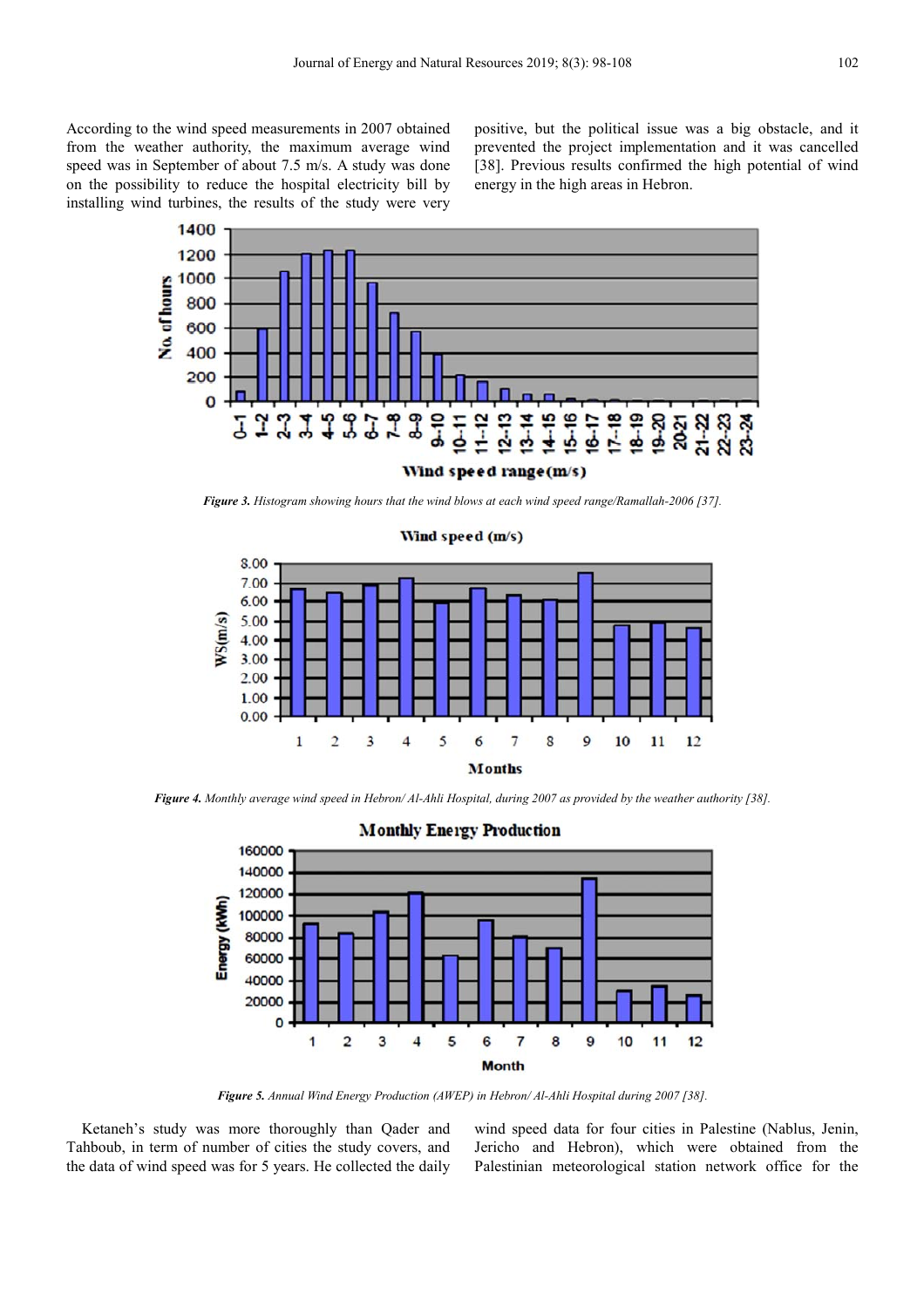period 1997–2001. Then he analysed these data using Weibull distribution function, to get the results in table 3 [17]. In the months of summer, Nablus, Jenin and Jericho wind speed was noticed to be higher. However, in Hebron, wind

speed was higher in the winter months. The highest mean power values were in July for Nablus 37.85W/m<sup>2</sup> and then in January for Hebron  $32.98 \text{W/m}^2$ . While the lowest mean power was  $1.66$  W/m<sup>2</sup> in January for Jericho [17].

*Table 3. Wind speed averages and wind power density in the period (1997–2001) for four cities in West Bank [17].* 

|               | Hebron                             |                                 | Jenin                                  |                                 | Jericho                                |                                 | <b>Nablus</b>                          |                                 |
|---------------|------------------------------------|---------------------------------|----------------------------------------|---------------------------------|----------------------------------------|---------------------------------|----------------------------------------|---------------------------------|
| <b>Months</b> | Wind speed (m/s)<br>(at 10 m high) | Wind power<br>density<br>(W/m2) | Wind speed<br>$(m/s)$ (at 6 m<br>high) | Wind power<br>density<br>(W/m2) | Wind speed<br>$(m/s)$ (at 6 m<br>high) | Wind power<br>density<br>(W/m2) | Wind speed<br>$(m/s)$ (at 6 m<br>high) | Wind power<br>density<br>(W/m2) |
| January       | 3.78                               | $32.98**$                       | 1.57                                   | 4.86                            | 1.27                                   | $1.66*$                         | 2.13                                   | 6.92                            |
| February      | 3.70                               | 32.21                           | 2.08                                   | 7.77                            | 1.43                                   | 2.32                            | 3.01                                   | 18.17                           |
| March         | 3.05                               | 25.66                           | 2.12                                   | 7.50                            | 1.95                                   | 5.57                            | 2.81                                   | 14.90                           |
| April         | 3.70                               | 29.65                           | 2.13                                   | 6.42                            | 2.27                                   | 8.10                            | 3.06                                   | 17.87                           |
| May           | 3.44                               | 22.57                           | 2.55                                   | 10.95                           | 2.44                                   | 9.63                            | 3.52                                   | 26.55                           |
| June          | 3.24                               | 19.86                           | 3.06                                   | 17.60                           | 2.56                                   | $10.34$ **                      | 3.81                                   | 31.53                           |
| July          | 3.30                               | 19.67                           | 3.22                                   | $18.90**$                       | 2.40                                   | 8.42                            | 4.05                                   | $37.85**$                       |
| August        | 3.24                               | 18.55                           | 2.74                                   | 12.59                           | 2.28                                   | 7.37                            | 3.67                                   | 28.15                           |
| September     | 3.33                               | 20.56                           | 2.07                                   | 5.92                            | 1.94                                   | 4.60                            | 3.52                                   | 25.01                           |
| October       | 3.14                               | 18.03                           | 1.85                                   | 4.34                            | 1.65                                   | 2.81                            | 2.24                                   | 6.69                            |
| November      | 2.28                               | $15.23*$                        | 1.55                                   | $3.05*$                         | 1.29                                   | 1.73                            | 2.10                                   | $5.83*$                         |
| December      | 3.19                               | 19.91                           | 1.75                                   | 4.79                            | 1.33                                   | 1.77                            | 3.66                                   | 32.67                           |

\*\*: Max. values.

\*: Min. values.

*Table 4. Climatology of the monthly mean wind speeds (based on 2000–2011), together with standard deviation [16].* 

| <b>Months</b> | <b>Climatology Hebron (m/s)</b> | St. dev $(m/s)$ | <b>Climatology Gaza (m/s)</b> | St. dev $(m/s)$ |
|---------------|---------------------------------|-----------------|-------------------------------|-----------------|
| January       | $4.71**$                        | 2.25            | 4.43                          | 2.20            |
| February      | 5.06                            | 2.38            | 4.52                          | 2.40            |
| March         | 4.18                            | 2.18            | 4.18                          | 2.11            |
| April         | 4.76                            | 2.10            | 3.89                          | 1.95            |
| May           | 4.58                            | 2.05            | 3.26                          | 1.97            |
| June          | 4.49                            | 1.80            | 2.73                          | 1.76            |
| July          | 4.27                            | 1.71            | 2.52                          | 1.67            |
| August        | 4.01                            | 1.53            | $2.40*$                       | 1.67            |
| September     | 3.80                            | 1.47            | 2.52                          | 1.67            |
| October       | 3.39                            | 1.47            | 2.67                          | 1.57            |
| November      | 3.43                            | 1.62            | 3.16                          | 1.54            |
| December      | 4.02                            | 1.94            | 3.85                          | 1.90            |
| Average       | 4.22                            | 1.87            | 3.34                          | 1.87            |

\*\*: Max. values.

\*: Min. values.

De Meij managed to conduct thoroughly study that covered West Bank and Gaza Strip, by analysing the climatology of the Palestine wind profile based on WRF simulations for the period 2000–2011 (12 years), and power density at 40 m height, it is clearly that most of the territories is highly suitable for wind development. De Meij found that the highest monthly average wind speed was calculated in February for Hebron 5.06±2.38m/s and the lowest value is  $2.40\pm1.67$  m/s for Gaza City in August [16]. whereas, Ketaneh asserted the highest monthly average wind speed is calculated in July for Nablus.

De Meij calculated the annual energy density from wind speed for the Palestinian regions, and classified them into three groups. Then, he put it on the map of Palestine [16]. At 80 m, the eastern zone of Hebron seems the most suitable area in West Bank.

|  | <b>Table 5.</b> Wind speed averages in 2013 for five cities in West Bank (ERC). |  |  |  |
|--|---------------------------------------------------------------------------------|--|--|--|
|  |                                                                                 |  |  |  |

| City     | Wind speed average in $2013$ (m/s) |
|----------|------------------------------------|
| Tubas    | 4.97                               |
| Salfeet  | 4.26                               |
| Ramallah | 3.09                               |
| Hebron   | 2.90                               |
| Jericho  | 1.32                               |

Based on the data of wind speed and direction, which measured by Energy Research Centre (ERC) for Tubas, Ramallah, Hebron, Jericho and Salfeet in 2013, wind speed in these cities was found to be higher in summer months except for Salfeet which found that wind speed is higher in winter months. This result corresponds to the results Ketaneh was found. The wind speed averages for these cities are ranging from 4.97 m/s in Tubas to 1.32 m/s in Jericho. As a result of these wind speed values, the situation is encouraging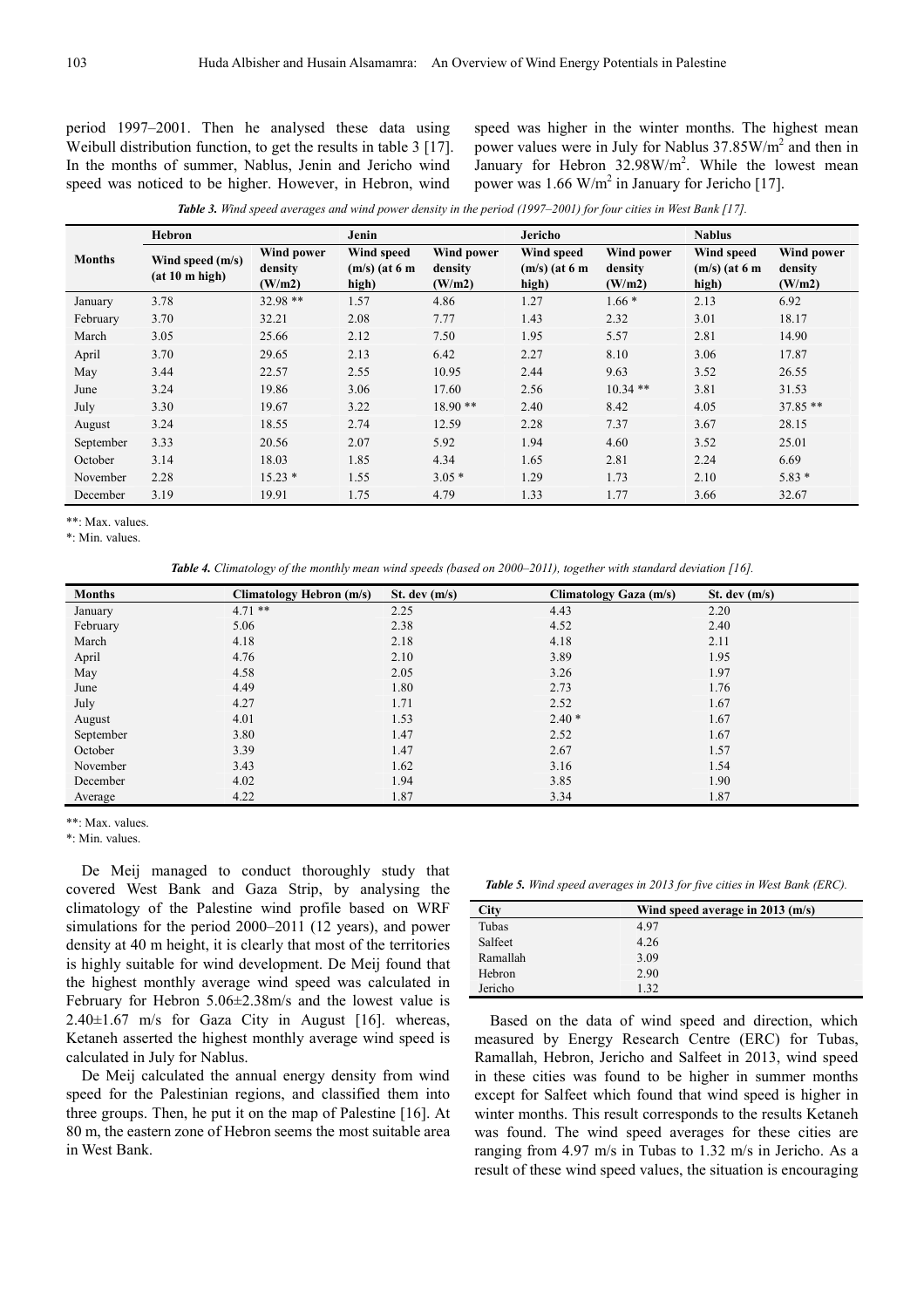to use small wind turbines for generating electricity in the areas that suffer from power shortages, and in the areas located far from the electrical grid. In addition, it can be used as an alternative choice to diesel engines in water pumping [10].



*Figure 6. Annual Power density at 40 m for the Palestine region [16].* 



*Figure 7. Annual Power density at 80 m for the Palestine region [16].* 

De Meij in his research declared that Gaza strip is characterized a very low wind speed with an average of about 2.5–3.5 m/s. Unfortunately, the potential of wind in Gaza is considered not enough to generate energy [16]. However, Elnaggar confirmed, depending on the data for a typical meteorological year from 1991 to 2010, that the average monthly speed in Gaza at 10 m high, mostly exceeds 4 m/s,

except for October and November [29]. This result is very close to Badawi's result [39]. The expected annual energy output in Gaza from a small wind turbine of 5 kW at a height of 10 m amounts to 2695 kWh. The power generated by these turbines can be risen by increasing the height of the turbines [29].

Alaydi affirmed that Gaza city has the highest wind energy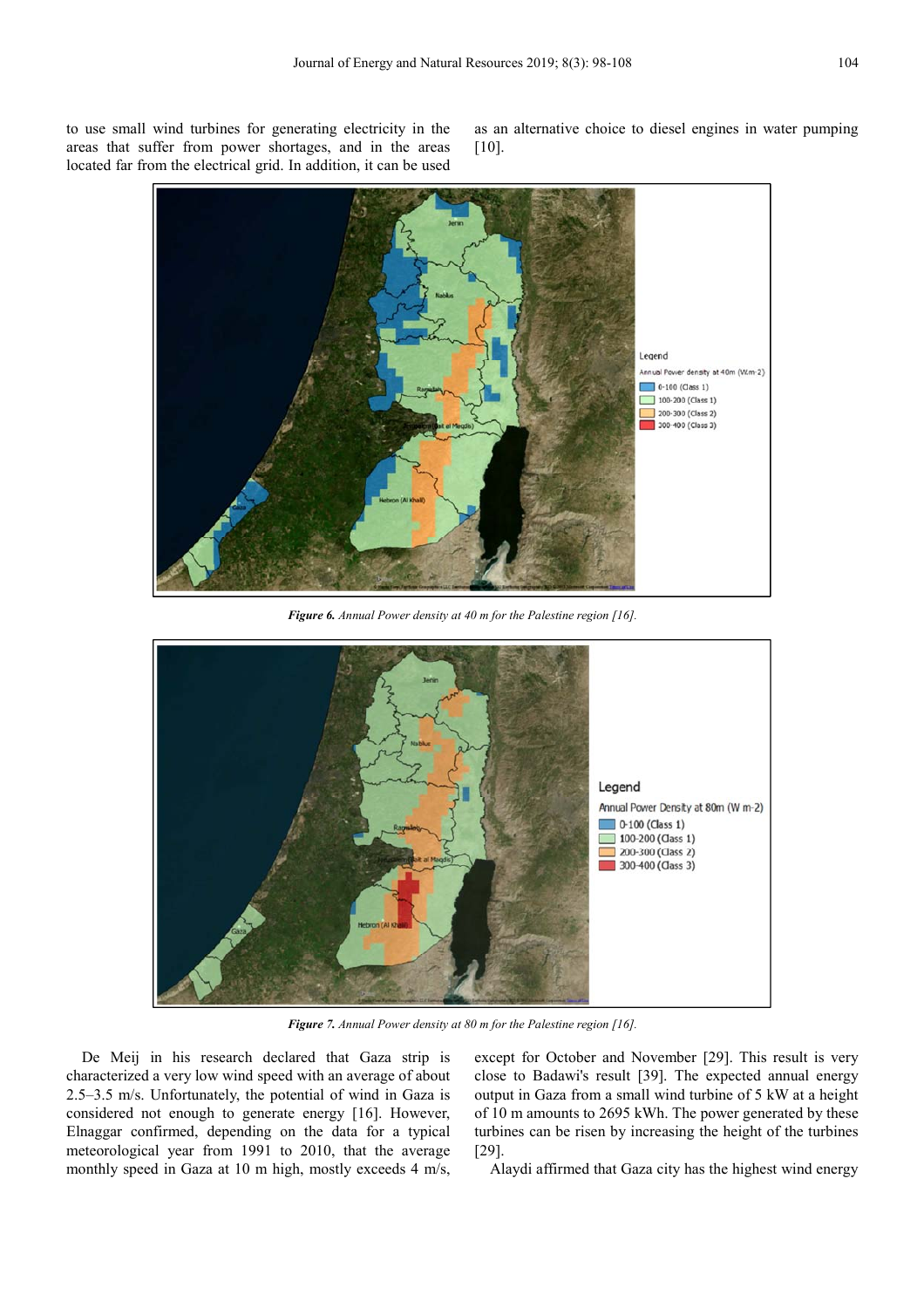potential compared to the other cities in Gaza strip, with an annual wind speed average of 4.2 m/s at a 50-meter height, and with wind speed higher than 5.0 m/s for about 60% of the time. This result corresponds to the results Elnaggar was

found. Alaydi concluded that the annual highest attainable wind power potential per unit area of the wind stream is about  $0.5 \text{ MWhr/m}^2/\text{year}$  [27, 28, 39].



*Figure 8. Monthly wind speed in different cities in West Bank in year 2013 [10].* 



*Figure 9. Monthly average wind speed in Gaza in a typical meteorological year (height 10 m) [29].*

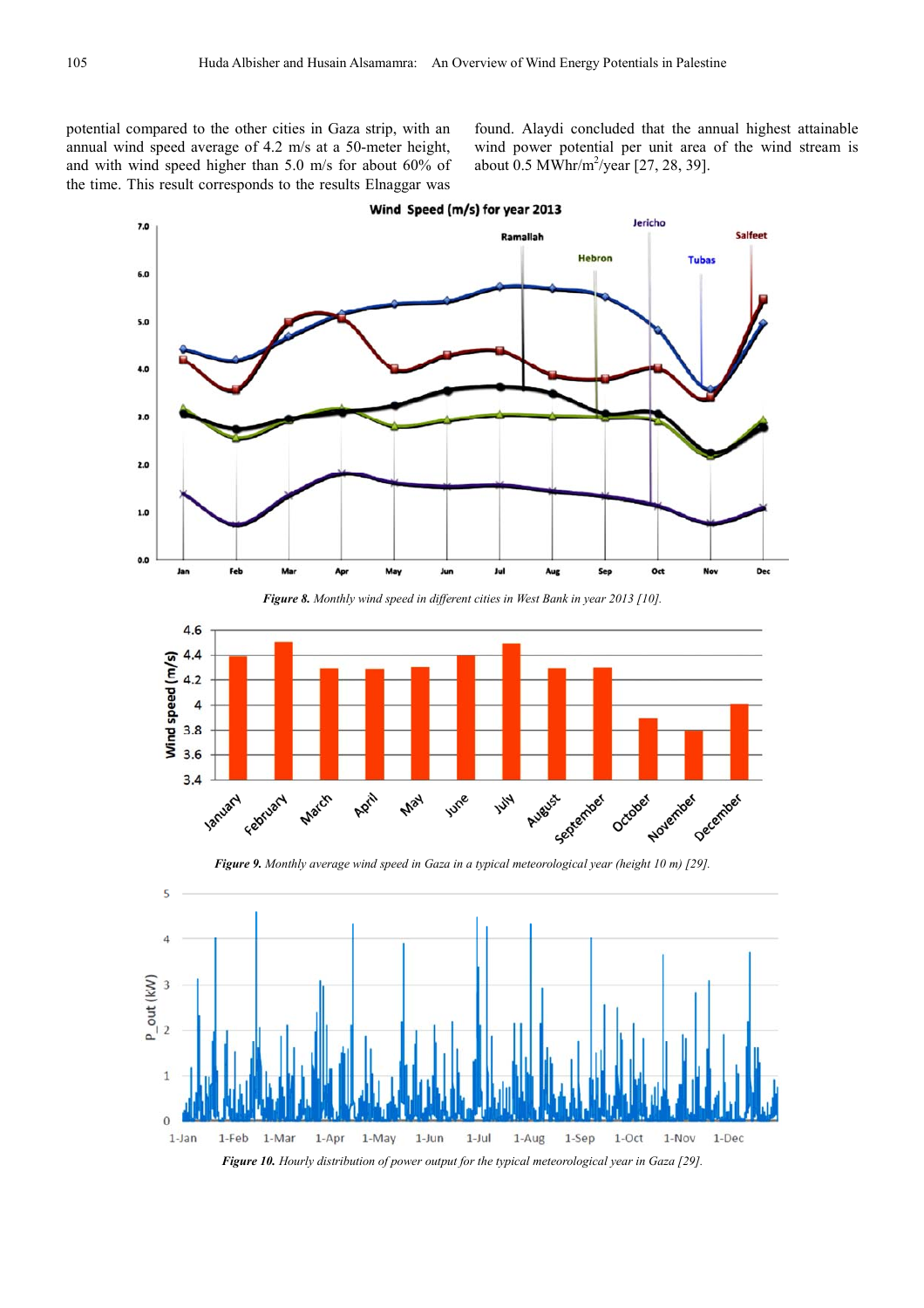

*Figure 11. Monthly distribution of solar, wind, and hybrid power in Gaza city at 50 m height (hybrid systems consisting of 3 kW WECS and 25 m<sup>2</sup> of photovoltaic solar) [27].* 



*Figure 12. The monthly energy output for a wind turbine (5 KW) at 70-meter height and a comparable photovoltaic system (5 KW) in Gaza [29].* 

#### *4.1. Hybrid System*

Palestine is one of the countries that has high solar energy, but solar energy decreases in the winter months. On the other hand, the potential of wind power in Palestine is somewhat acceptable and increases in winter months. However, using wind power conversion systems (WECS) or PV system independently will be unreliable and costly. Therefore, wind energy that is harvested could compensate for the weakness in the harvested photovoltaic energy in the winter months and vice versa. PV/Wind hybrid system is the key solution to reduce their individual fluctuations, and raise the overall energy output [27, 40]. Moreover, using a hybrid system can lower the cost of energy generation, thus solving the problem of high cost of RE projects in Palestine [40, 41, 42].

Depending on the PV Watts Calculator, in Gaza, the annual photovoltaic energy output from a 5 KW photovoltaic system is about 7196 kWh. Consequently, the harvested annual energy of the small wind turbine at a 10-meter height is about 37% of the solar energy, but at 70-height and above the annual energy is about 84%. Based on a household energy survey performed by the Palestinian Central Bureau of Statistics in January 2015, a hybrid system that consists of one wind turbine (5 KW) and one comparable photovoltaic system (5 KW) can provide enough energy for about 3.7 households (with on average 5.7 persons) [29]. The maximum estimated output energy from PV/Wind hybrid system will be in the months of June and July.

#### *4.2. Barriers Facing Developing Wind Power in Palestine*

According to [10, 22, 24, 26], developing wind power in Palestine suffers from the following obstacles:

- a) The main obstacle is the Israeli occupation, which prevents any Palestinian efforts to generate electricity by using RE, especially in Area C, which shapes 62% of the Palestinian territories. Also, by dominating the import and export trade movements and forcing a costly tax system which increase the cost of clean, reliable, efficient technologies.
- b) Lack of technical and human capabilities, and the absence of professional training on the modern applications and designs.
- c) The costly investment in this area, as well as the low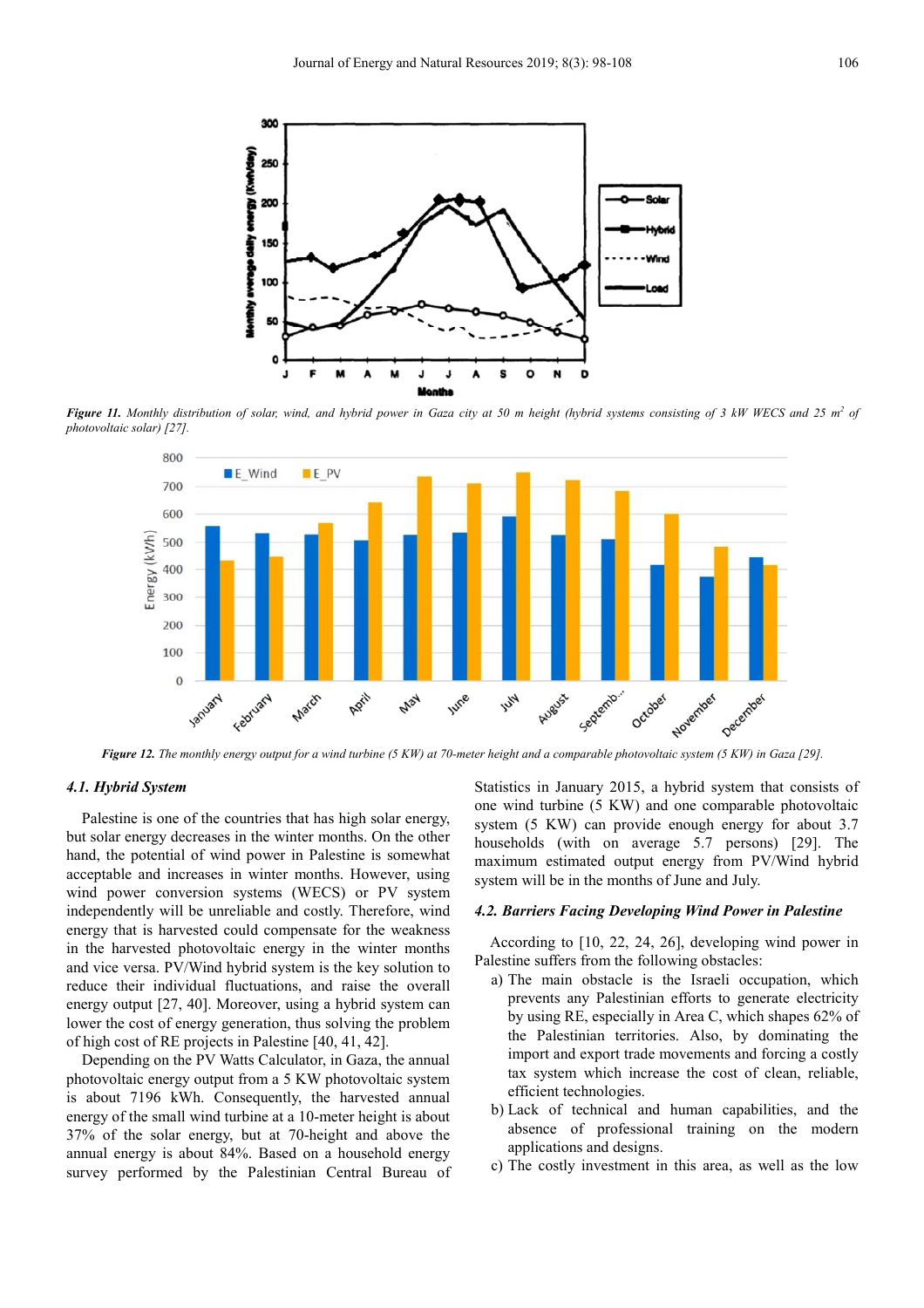income of the Palestinian families. Also, the PNA does not provide any support or incentives for projects like these.

d) Lack of awareness of the importance of energy conservation and green technology.

#### *4.3. Palestine RE Targets – By 2020*

The Palestinian government aims to get 130 MW of the generated electricity from renewable energy sources, which is equivalent to 10% of electrical power produced locally by the year 2020 [6].



#### *4.4. Future Prospects for Wind Power in Palestine Strengths and Drawbacks*

- a) Good average wind speeds in some highlands in West Bank are up to 6.2 m/s.
- b) Small land surface availability especially in Gaza Strip. And wind turbines (WT) require less area, therefore, WT is the right solution for the lack of the available area.
- c) Small wind turbines can totally be manufactured locally, so wind turbines can have lower cost.
- d) Awareness of the Palestinian authority about renewable energies.
- e) The Palestinian government is on the way to promote the renewable energy law and making a wind map.
- f) Cover the increasing in the electrical demand annually by about 6%.
- g) Drawbacks:
- h) The low wind speed in most Palestinian areas, especially in the Gaza Strip.
- i) There is no new data about wind energy. All previous studies depended on data collected between 1991 and 2013.
- j) High project costs compared to income of most Palestinian families.
- k) PNA does not provide any support or incentives to encourage implementing wind energy projects.
- l) Poor infrastructure in the Palestinian Territories.
- m) The political conditions in Palestine, and the Israeli occupation does not promote any foreign investment.
- n) Palestinian government does not have any plans to resolve the electricity problems of increasing demand neither have solutions to solve the short-cuts problems.

#### **5. Conclusion**

Wind power clearly have a promising future, although most of Palestine is located in areas with moderate wind speeds. The lowest wind energy in Jericho since wind speed there less than 2.5 m/s in most times. And the highest wind energy in Hebron particularly in (Al-Ahli Hospital) since the average month wind speed is about 6.2 m/s, which can be used to cover the increase in demand for electricity annually for about 6%. It can be more efficient by using the hybrid PV/Wind system, at the same time it minimizes the cost of generated energy from using each system independently. On one hand, there are lots of barriers facing developing Wind Power in Palestine. On the other, the majority of these challenges can be resolved by manufacturing wind turbines locally.

# **6. Recommendations**

Developing suitable financing and creating a national fund with the Palestinian government participation, the private sector and the external financial aid to support the development actions of renewable energy, and give incentives to encourage investing and using the renewable technologies. Also, paying attention to small-scale projects in this field and creating a wind map. Moreover, developing bilateral collaboration agreements with a sight to establish wind energy projects. New data about wind energy must be collected in recent years, to make more reliable studies, that can be used to build efficient projects.

## **References**

- [1] International Energy Agency (IEA), Global Energy & CO2 Status Report 2018, The latest trends in energy and emissions in 2018, Global Energy and CO2 Status Report 2018.
- [2] Renewable Energy Policy Network for the 21st Century (REN21); Renewables Global Status Report: Paris, France, 2018.
- [3] BP Statistical Review of World Energy, Full report 2018.
- [4] Jalilvand D, Renewable Energy for the Middle East and North Africa Policies for a Successful Transition, February 2012.
- [5] Hamilton K, Investing in Renewable Energy in the MENA, EEDP, Working Paper, Associate Fellow, Chatham House, June 2011.
- [6] IRENA, International Renewable Energy Agency, Renewable Energy in the Arab Region, Overview of developments, 2016.
- [7] Seznec J, Renewable Energy in the Middle East, Atlantic Council, GLOBAL ENERGY CENTER, 2018.